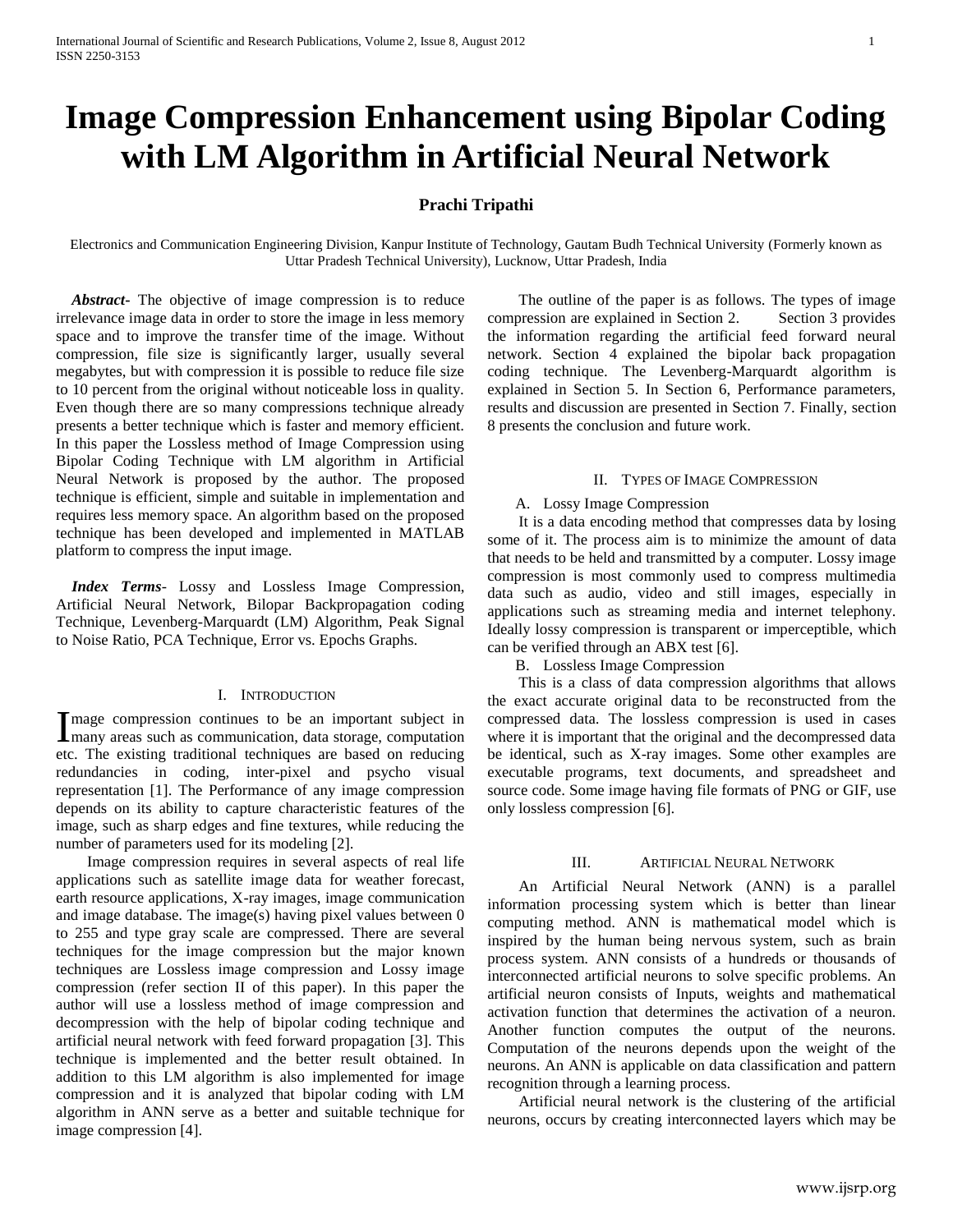vary as shown in figure [1]. Mostly all ANN have similar structure of topology.



**Figure 1: Basic compression structure**

The input layer of each ANN contains the neurons that receive input from the outside environment and the output layer contains the neurons that communicate with the user of the environment. There are number of hidden layers between the input and output layers as shown in figure (2.2) below:



**Figure 2: THREE peceptron for image compression**

 When the input layer neurons receives the inputs for the external environment, becomes the output for the other layer of the system. This output becomes the input for the third layer of ANN and this process goes on until a certain condition is satisfied or the layer fires the output to the environment. To determine the number of neurons in the network should have to perform trial and error method. If the specified input is linear scaling then there is no hidden neurons required. If the input is complex (non-linear scaling) the hidden number of neurons are increased too much an over fit occurs.

 ANN is also called machine-learning algorithm because change in the weight of the artificial neurons causes the network to learn the solution of the problem. The strength of interconnected neurons is determined as a weight-value of the specific connection and the system learns new knowledge by adjusting these connection weights. The learning process of artificial neural network depends on its architecture and the algorithmic methods choose for the training. The training process is usually the combination of learning paradigms, learning rules and learning algorithms. There are three types of learning paradigm: supervised Learning, Unsupervised Learning and Hybrid learning. There are four basic types of learning rules: Error correction rules, Boltzmann rules, Hebbian and competitive learning.

 The multilayer feed forward ANN usually applies the back propagation method for the training of network. In this method artificial neurons are organized in layers of ANN and send their signals "forward" and errors are propagated backwards. The backpropgation method applies supervised learning, means we want the network to compute and the error is calculated.

# IV. BIPOLAR BACK PROPAGATION CODING TECHNIQUE

 The proposed Bipolar Coding technique using feed forward back propagation neural network converts decimal values into its equivalent binary code and reconvert in decompression phase. The compression and quality of image depends on number of neurons in the hidden layer. The quality of output image improves and the data loss reduces as the number of hidden neurons increases. The Bipolar Coding transformation is based on the bipolar activation function. The authors have proposed and applied this technique along with neural network for image compression. The sets of data obtained from an image are in analog form and required to convert into digital form. This conversion is possible using bipolar coding with linear scaling.

 The conversions are based on certain ranges where analog form is scaled between value 0 and 1. Thus, for converting analog values into digital form, different binary values can be assigned. In this technique, each value is converted into the range between 0 and 1 using the formula as follows [1-2]

£ = X max - X min ……………….[4.1]

 $Y = \text{Intercept C} = (X - X \text{ min}) / \pounds ... [4.2]$ 

 Now we convert the decimal values obtained from the above equations to binary ones as shown in figure[3]. When the value is between  $-0.1$  and  $-0.75$ , then the code 000 is transmitted and when the value is between 0.5 and 0.75, the code 110 is transmitted.



**Figure 3: Digitization of hidden unit output**

 The output values of the neural network are used for calculation of the updated weights and biases in the next iteration. This problem of neural network learning can be considered as a function of optimization, where network is trying to determine the parameters like weights and biases to minimize the network errors.

 The proposed Bipolar Coding technique using feed forward back propagation neural network is summarized in the following steps: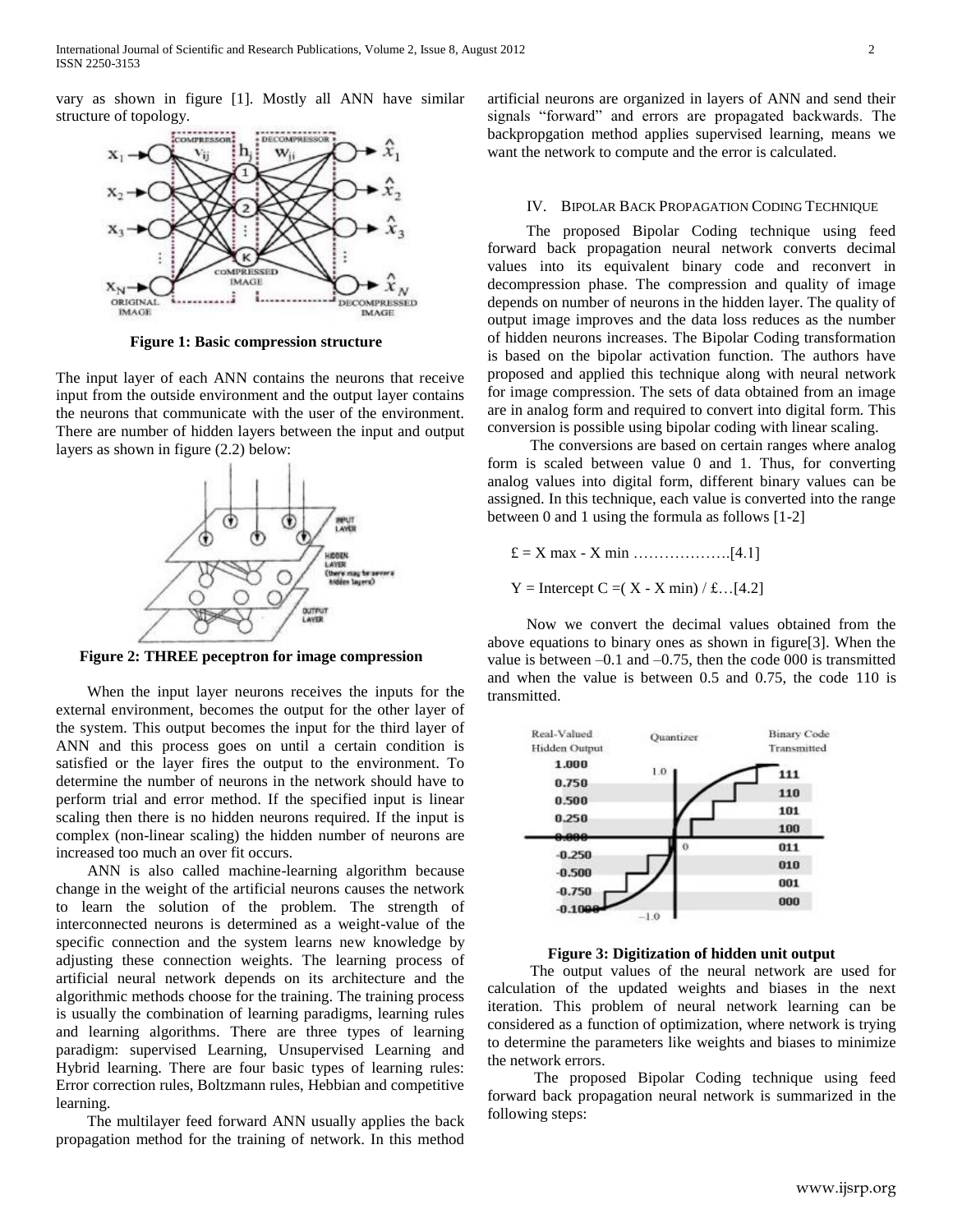Step 1: Divide the image into small  $8 \times 8$  chucks. These chucks are in square matrix form. It is easy to perform operation on such symmetric matrix.

Step 2: Obtain the values of pixels (0 to 255) of matrix and convert these values in the bipolar range –1 to 1. This is called as pixel to real number mapping.

Step 3: Now apply these values of bipolar range to the feed forward back propagation neural network. This neural network must have 64 input neurons as the chucks are of the size  $8 \times 8$ . Train the neural network using training algorithm as explained in Section 4.

Step 4: The bipolar values with weight and biases feed to the hidden layer which may have 2, 4, 8, 16, 32, and 64 hidden neurons. Convert these values in digital bits as explain in Section 5.

Step 5: Select the  $8 \times 8$  chucks in a sequence after the completion of training of the neural network.

Step 6: Digital bits are now converted to real values.

Step 7: Matrix ranges bipolar values from –1 to 1 reconverted from real value to (0 to 255) pixel mapping.

Step 8: Finally, recall phase demonstrate the decompressed image (output image) at the output of the output layer of neural network. Pixel to real value and real value to pixel conversion is done during the compression and decompression process.

# V. LEVENBERG-MARQUARDT ALGORITHM

 A second tier feed-forward artificial neural network and the Levenberg-Marquardt algorithm are considered. Image encoding consists of the following steps:

 Suppose, an image, F, is divided into mxl blocks of pixels. Every block is then scanned to define a input vector x (n) of size

 $p=m*1$ 

 It is assumed that the hidden layers of artificial neural network consists of L neurons each with P synapses(input) and it is characterized by an selected weight matrix Wi. All N blocks of the original image are passed through the hidden layer of ANN to obtain the hidden signals, h(n),which represent the encoded input image blocks,  $x(n)$ . If  $L < P$  , such coding gives image compression. It is assumed that the output layer of ANN consists of  $k = p = m x$  l neurons, each with L synapses(input). Let Wj be a selected output weight matrix. All N hidden signals h(n), representing an encoded image R, are processed through the output layer to obtain the output signal,  $y(n)$ . The output signals are converted and reassembled into  $p (p = r x c)$  image blocks to obtain a reconstructed image, I'. There are two error matrices for the comparison of the quality of the image generated from the various image compression techniques: Peak Signal-to-Noise Ratio (PSNR) and Mean Square Error (MSE). The MSE is the cumulative squared error between the compressed Images I' and the original image I.

MSE is defined as:

 $MSE = \Box I$ 

$$
[I(x, y) - I'(x, y)]MN \sum \sum \dots \dots \dots [5.1]
$$

The quality of image encoding is defined by Peak-Signal-to-Noise ratio. PSNR is defined as:

PSNR = 20 log 10 [255/sqrt (MSE)] ………..[5.2]

Basic Algorithm:

 Consider the Newton's method where the performance index is sum of squares. The Newton's method for optimizing a performance index  $F(x)$  is defined as

Xk+1= X<sup>k</sup> – A<sup>k</sup> –1 Gk..…………..[5.3]

Where  $Ak = \nabla^2 F(x)$  and  $G_k = \nabla F(x)$ ; Supposed that  $F(x)$  is a sum of squares function:

$$
F(x) = \sum_{r=1}^{n} v_i^2 (x) = V^T (x) v(x)
$$
  
Now the j<sup>th</sup> element of the gradient will would

be

$$
[\nabla F(x)]_j = \delta F(x) / \delta S_j = 2 \sum_{i=1}^n V_i(x) \delta v_i(x) / \delta x_j
$$

This gradient can be written in Matrix form as follows:  $\nabla F(x) = 2J^{T}(x) v(x) \dots \dots \dots \dots [5.6]$ And  $J(x)$  is defined as the Jacobian Matrix.

 In the Next step we consider the Hessian matrix. The kj element of Hessian matrix would be defined as:

$$
\left[\nabla^2 F(x)\right]_{kj} = \delta^2 F(x)/\delta x_k \, \delta x_j \big]_{\text{I}, \text{I}, \text{I}}
$$

The matrix form of Hessian matrix can then be expressed

 $\nabla^2$  F(x) = 2 J<sup>T</sup> (x) J(x) + 2 S(x)........[5.8] Where  $S(x)$  is

$$
S(x) = \sum_{i=1}^{n} V_i(x). \nabla^2 v_i(x)
$$

Assuming that  $S(x)$  is small, the Hessian matrix is approximately defined as:

$$
\nabla^2 F(x) \equiv 2J^T(x) J(x) \dots \dots \dots [5.9]
$$

After Substituting the values of  $\nabla 2F(x) \& \nabla F(x)$ , we obtain the Gauss-Newton method as:

 $X_{k+1} = X_k - [J^T(X_k) J(X_k)]^{-1} J^T(X_k) V(X_k) \dots [5.10]$ PSNR = 20 log 10 [255/sqrt (MSE)] ………..[5.2]

 The problem with the Gauss-Newton method over the standard Newton's method is that the matrix  $H=J<sup>T</sup>J$  may not be invertible. To overcome this problem the following modification is require to the approximate Hessian matrix:

 $G = H + \mu I$ .

 This leads to **Levenberg-Marquardt** algorithm:  $X_{k+1} = X_k - \left[J^T(X_k) J(X_k) + \mu_{kI}\right]^{-1} J^T(X_k) V(X_k)$ Or  $\Delta X_k = [J^T(X_k) J(X_k) + \mu_{kl}]^{-1} J^T(X_k) V(X_k)$ 

The useful feature of this algorithm is as  $\mu$ k is increased it approaches the steepest descent algorithm (Gauss-Newton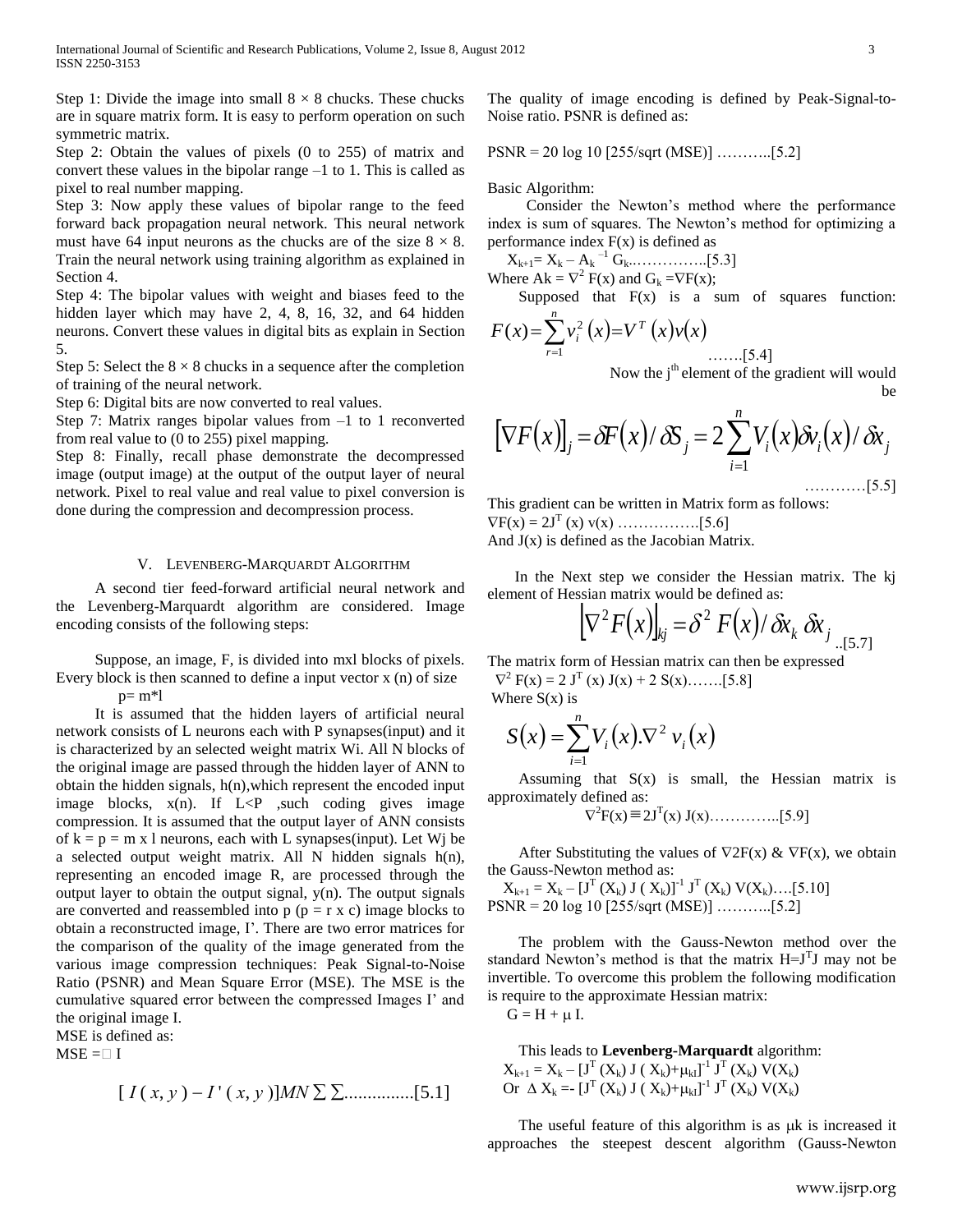International Journal of Scientific and Research Publications, Volume 2, Issue 8, August 2012 4 ISSN 2250-3153

Algorithm) with small learning rate. The number of iterations of the Levenberg-Marquardt back propagation algorithm described as follows:

 1. Insert all inputs to the network and compute the corresponding network layers outputs and the errors through the folmula " $e_q = t_q - a_{q}^M$ ". Calculate the sum of squared errors over all inputs  $F(x)$  as:

 $F(x) = \sum e_q^T e_q = \sum (e_{j,q})^2 = \sum (v_i)^2$  ……………....[6.1]

 2. Calculate the sensitivities with the help of recurrence relation. Compute the Jacobian matrix value. Augmented the individual matrices into the Margquardt sensitivities.

3. Obtain the value of  $\Delta X_{k...}$ 

 4. Now recomputed the sum of squared errors using the xk  $+ \Delta X_{k}$ . If this new sum is smaller than that of computed the equation [6.1] then divide  $\mu$  by v, let  $X_{k+1} = X_k + \Delta X_k$  and go back to step 1. If the sum of squares is greater, then multiply  $\mu$ by v and go back to step 3.

## *Training Procedure*

 During the training process data from a representative image(input image) or a class of images is encoded into a structure of the hidden layer neurons and output weight matrices. It is assumed that an image, I, used in training of size Rx C may consists of rxc blocks. The training procedure steps are following:

 1. To convert a block matrix I into a matrix I' of size P x N having the training vector,  $x(n)$ , formed from image blocks. As:

P= r.c & p.N = R.C……. [6.2]

2. The target data is made equal to the output data, as:

D=I'……………….[6.3]

 3. The ANN is trained until the value of mean squared error, MSE, is sufficiently small.

The matrices  $W^i$  and  $W^j$  will be used for the image encoding and decoding steps. These steps are as follows:

#### *Image Encoding*

 Half of the hidden layer is use for the image encoding process as:

 $I \rightarrow I'$ , H= (W<sup>h</sup>. I') ……...[6.4] Where I' is the encoded image of I.

#### *Image Decoding*

 The rest half of the hidden layer of ANN is use for the image decoding procedure as:

 $Y = (W^{\overline{y}}. H), Y \rightarrow I$ 

# VI. EXPERIMENTAL RESULT AND PERFORMANCE ASSESSMENT

 Consider a Baboon image. Plots are defined for the 24 epochs.



**Figure 4: Original Baboon image**

| Neural Network Training (nntraintool)  | 同                |                                                           |              |  |  |
|----------------------------------------|------------------|-----------------------------------------------------------|--------------|--|--|
| Neural Network                         |                  |                                                           |              |  |  |
| <b>Input</b><br>W<br>ь                 | Layer            | Layer<br>W<br>ь                                           | Output       |  |  |
| Algorithms                             |                  |                                                           |              |  |  |
| Training:<br>Performance:<br>Progress  |                  | Levenberg-Marquardt (trainlm)<br>Mean Squared Error (mse) |              |  |  |
| Epoch:                                 | 0                | 24 iterations                                             | 1000         |  |  |
| Time:                                  |                  | 0:00:59                                                   |              |  |  |
| Performance:                           | 1.42             | 0.00455                                                   | 0.00         |  |  |
| Gradient:                              | 1.00             | 0.000176                                                  | $1.00e - 10$ |  |  |
| Mu:                                    | 0.00100          | 0.100                                                     | $1.00e + 10$ |  |  |
| Validation Checks:                     | n.               | n                                                         | б            |  |  |
| Plots                                  |                  |                                                           |              |  |  |
| Performance                            | (plotperform)    |                                                           |              |  |  |
| <b>Training State</b>                  | (plottrainstate) |                                                           |              |  |  |
| Regression                             |                  | (plotregression)                                          |              |  |  |
| Plot Interval:                         |                  | 1 epochs                                                  |              |  |  |
| Opening Regression Plo-<br><b>STOP</b> |                  |                                                           |              |  |  |

**Figure 5: Neural Network Training screen**



**Figure 6: Decompressed image on 24 iterations**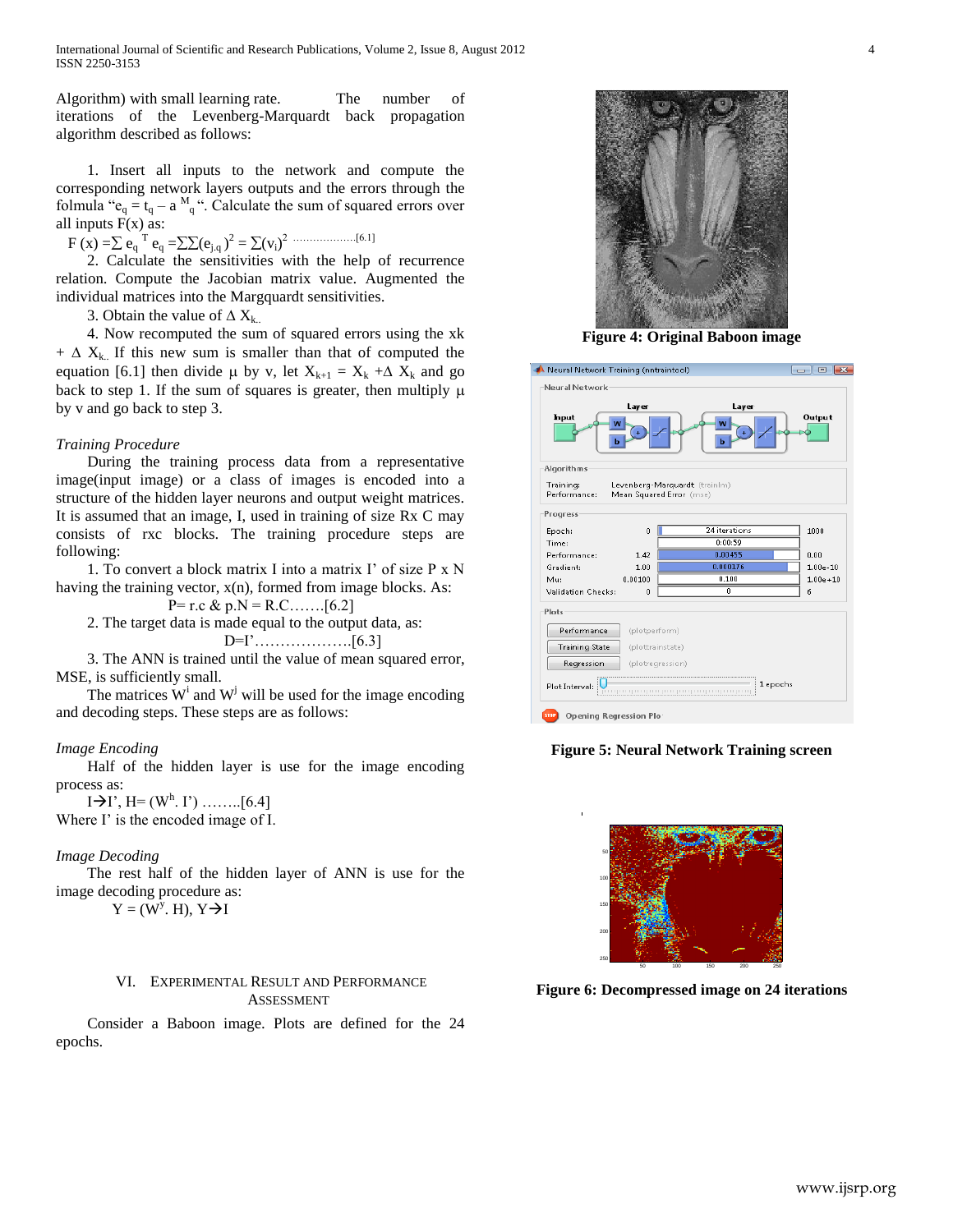

**Figure 7: Performance graph for 24 iterations**



**Figure 8: Training graph for 24 iterations**



**Figure 9: Regression graph**

 From the results, it is observed that the decompressed image is distorted due to the loss of data during computation. It is observed that the Bipolar back propagation Coding with linear scaling algorithm gives better results than statistical PCA method. But in Bipolar Coding, if the size of data set is large (Baboon image),then iterations stops without minimizing the

error. This occurs due to the saturation of the network. Also, it requires the large memory area to store the iterated results. Such type of problem of neural network learning can be overcome by Levenberg-Marquardt algorithm. The results further can be improved and errors can be minimized by applying the Levenberg-Marquardt algorithm.



**Figure 10: Outputed Baboon Image**

 The momentum factor and learning rate parameter decides the speed and error of the feed forward back propagation neural network. If momentum factor and learning rate is small then training of the neural network is slow and therefore required more time for compression.

# **Table 1: Comparison of execution time required for Bipolar Coding and Levenberg-Marquardt techniques.**

| ඖරත  |               | Time(Min®e⊂du) |           |
|------|---------------|----------------|-----------|
|      | PC A          | Bipolar Coding | ш         |
| 100  | <b>D:1304</b> | 0:10:25        | 血豆虫       |
| zп   | 0:1717        | 0:12:36        | 008:11    |
| m    | 0:21:15       | $0:1*1T$       | 0:11138   |
| ŧШ   | 03251         | 0:18:44        | 0:15:26   |
| 5m   | 0:4120        | 0.2304         | $0:1810*$ |
| டை   | 0:4836        | 四尔尔            | 02156     |
| ள    | 1:10:15       | 105:10         | 0:28:15   |
| 1000 | 12353         | 1:21:14        | 036:10    |

# VII. CONCLUSION

 In this paper, the proposed technique is used for image compression. The algorithm is tested on varieties of benchmark images. Simulation results for standard test images with different sizes are presented. These results are compared with existing technique. Several performance measures are used to test the reconstructed image quality. It can be inferred from experimental results as shown that the proposed method performed well and results higher compression ratio. Besides higher compression ratio it also preserves the quality of the image.